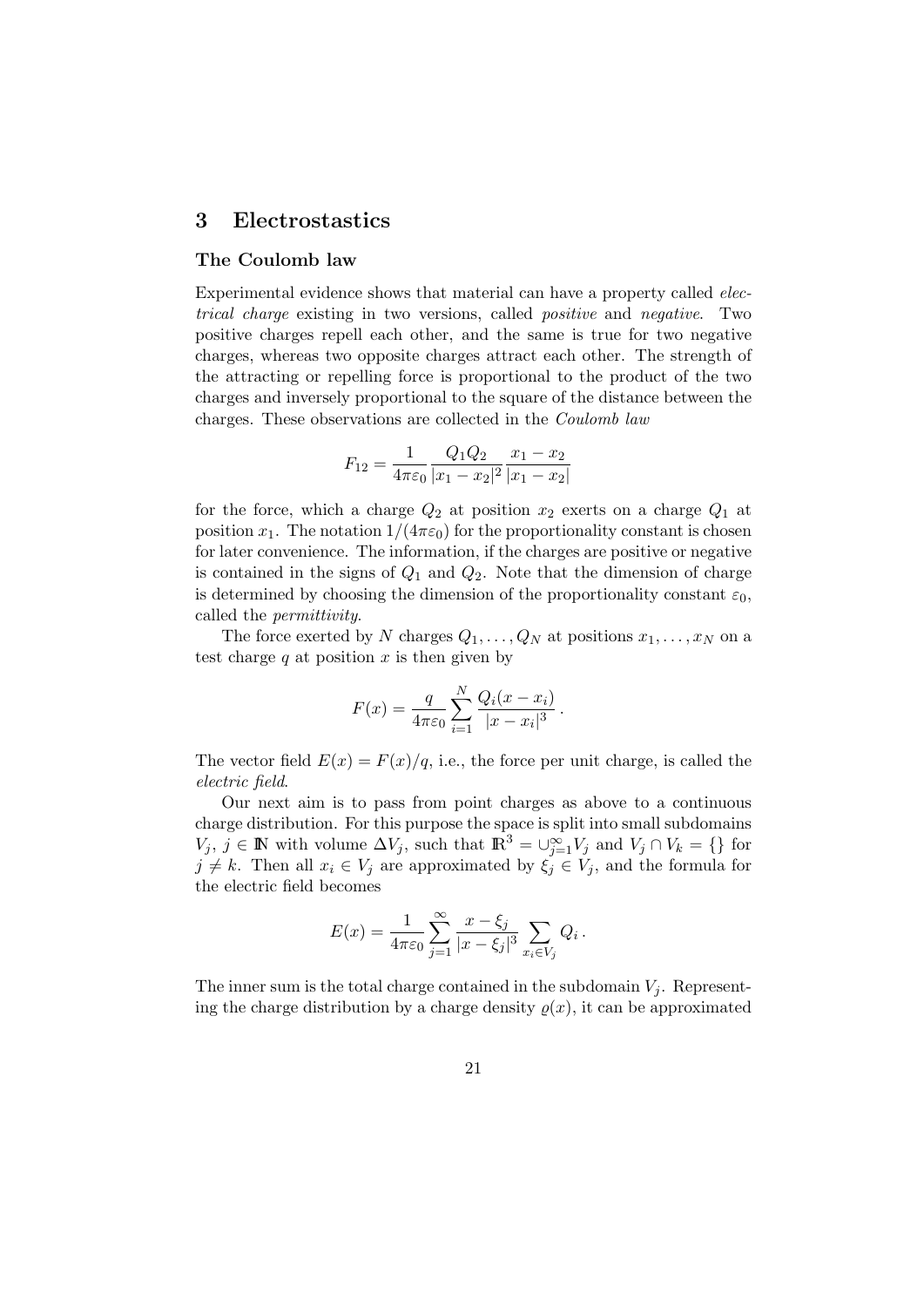$$
\sum_{x_i \in V_j} Q_i \approx \varrho(\xi_j) \Delta V_j \,,
$$

whence the expression for the electric field becomes a Riemann sum. In the continuous limit  $\Delta V_j \rightarrow 0$  we obtain

$$
E(x) = \frac{1}{4\pi\varepsilon_0} \int_{\mathbf{R}^3} \frac{\varrho(\xi)(x-\xi)}{|x-\xi|^3} d\xi.
$$

This is the continuum version of the Coulomb law. A simple computation shows that the electric field is irrotational, i.e., it satisfies

$$
\nabla \times E = 0. \tag{3.1}
$$

This implies that E can be written as a gradient. Actually  $E = -\nabla \varphi$  holds with the *electrostatic* potential

$$
\varphi(x) = \frac{1}{4\pi\varepsilon_0} \int_{\mathbb{R}^3} \frac{\varrho(\xi)}{|x - \xi|} d\xi.
$$

It is a basic result from the theory of partial differential equations that  $-1/(4\pi|x|)$  is a fundamental solution of the Laplace operator in  $\mathbb{R}^3$ . This implies the Poisson equation

$$
-\varepsilon_0\Delta\varphi=\varrho\,,
$$

or, written as an equation for the electric field,

$$
\varepsilon_0 \nabla \cdot E = \varrho \,. \tag{3.2}
$$

### Moving charges

Assume a dynamic situation with a time dependent charge density  $\rho(x, t)$ . If no charges are created or lost, then the total charge in any control volume  $\Omega \subset \mathbb{R}^3$  can only change by a flux through the boundary  $\partial\Omega$ . Writing the flux per unit area as the normal (to  $\partial\Omega$ ) component of an *electric current* density  $j(x, t)$ , we arrive at the equation

$$
\frac{d}{dt} \int_{\Omega} \varrho(x,t) dx = - \int_{\partial \Omega} j(x,t) \cdot \nu(x) d\sigma(x) ,
$$

by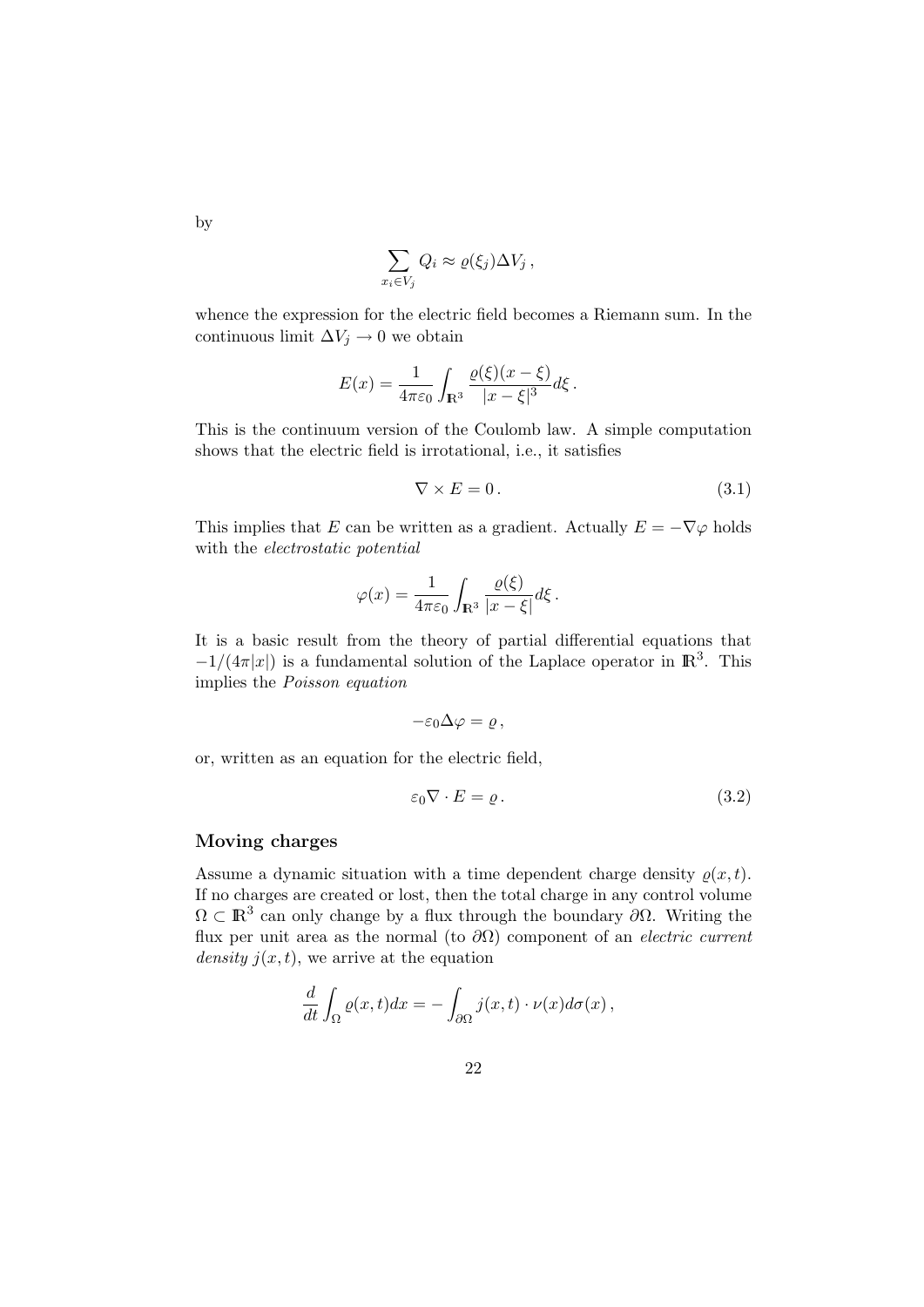with the outward unit normal  $\nu(x)$  and the surface element  $d\sigma(x)$ . Using the divergence theorem, the surface integral on the right hand side can be written as a volume integral. Then the arbitrariness of  $\Omega$  implies the *charge* continuity equation

$$
\frac{\partial \varrho}{\partial t} + \nabla \cdot j = 0. \tag{3.3}
$$

#### Stationary magnetic fields

Experiments also show another force connected to the presence of electrical charges. It only occurs for moving charges. Consider a long straight wire (direction  $n \in \mathbb{R}^3$ ,  $|n| = 1$ ) carrying a constant *electric current*  $I \geq 0$ (dimension: charge/time). A moving (with velocity v) point charge q at position  $x$  in the neighbourhood of the wire then experiences a force  $F$  with the following properties: The magnitude  $|F|$  of the force is proportional to

- the speed  $|v|$  of the point charge,
- $\bullet$  the charge q,
- $\bullet$  the current I, and
- the inverse  $1/|x^{\perp}|$  of the distance of the point charge from the wire, where  $x^{\perp}$  is the vector from the nearest point on the wire to x.

The direction of  $F$  is determined by the requirements that

- it is orthogonal to  $v$  and
- it lies in the plane spanned by n and  $x^{\perp}$ .

These requirements lead to the formula

$$
F = \frac{\mu_0}{2\pi} \frac{qI}{|x^{\perp}|^2} v \times (n \times x^{\perp}).
$$

Finally, the experiments show that the proportionality constant (written as  $\mu_0/(2\pi)$  for later convenience) is positive  $(\mu_0 > 0)$ . The part of the information in  $F$ , only depending on the position of the point charge is the magnetic field

$$
B = \frac{\mu_0}{2\pi} \frac{I(n \times x^{\perp})}{|x^{\perp}|^2} \,. \tag{3.4}
$$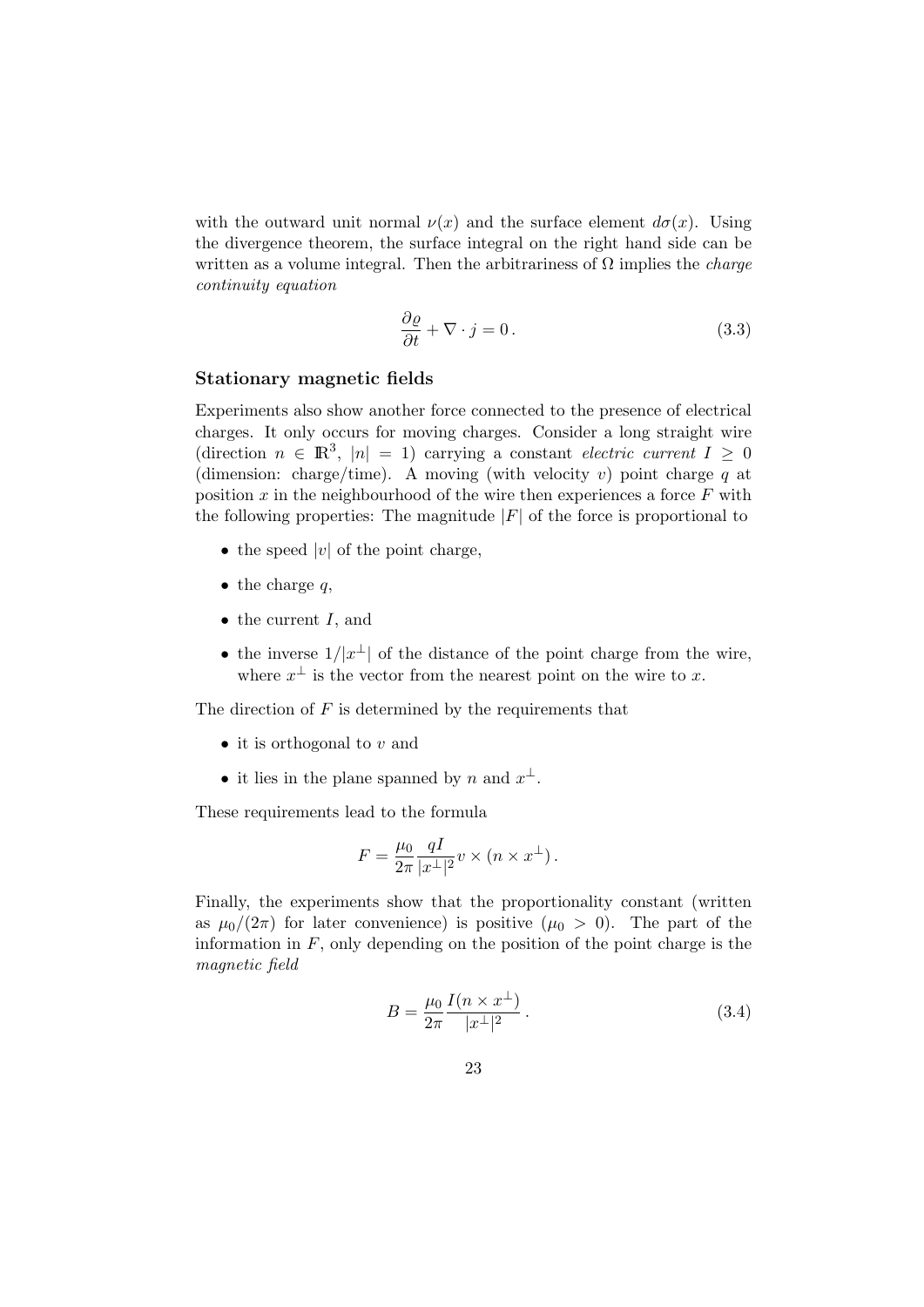The above formula gives the magnetic field produced by the electric current in the whole wire. In the following we shall generalize it to a situation with an arbitrary current density distribution. For an arbitrary point  $\xi$  on the wire we observe the geometric relations

$$
n \times x^{\perp} = n \times (x - \xi), \quad s = (x - \xi) \cdot n, \quad s^2 + |x^{\perp}|^2 = |x - \xi|^2, \quad (3.5)
$$

where  $s$  is the signed distance between the nearest point to  $x$  on the wire and  $\xi$ . The idea is to split the wire into small pieces of length  $\Delta s$  and to write the magnetic field as a sum of contributions originating from these pieces. For these contributions we make the ansatz

$$
\Delta B = \frac{\mu_0}{2\pi} \ln \times (x - \xi) f(|x - \xi|^2) \Delta s.
$$

Then, in the limit  $\Delta s \to 0$ , the function f has to be chosen such that

$$
B = \frac{\mu_0}{2\pi} In \times (x - \xi) \int_{-\infty}^{\infty} f(s^2 + |x^{\perp}|^2) ds
$$

gives the result (3.4). The vector product is outside the integral since it is independent of  $\xi$  by (3.5). A straightforward integration shows that the choice  $f(z) = 1/(2z^{3/2})$  does the job. This way of writing the magnetic field allows for a straightforward generalization to a wire which is not straight but has the form of a general curve C:

$$
B = \frac{\mu_0}{4\pi} I \int_C \frac{n(\xi) \times (x - \xi)}{|x - \xi|^3} ds(\xi).
$$

Now  $n(\xi)$  is the normalized tangent vector at the point  $\xi$  on the curve, and  $ds(\xi)$  is the length element.

Even more generally, me may think of a tube filled with wires with orthogonal cross section  $R$  such that the current is given by a surface integral of the current density  $j = |j|n$ :

$$
I=\int_R|j|d\sigma
$$

Using this in the computation of the magnetic field and combining the surface integral with the line integral to obtain a volume integral, we arrive at the Biot-Savart law

$$
B(x) = \frac{\mu_0}{4\pi} \int_{\mathbb{R}^3} \frac{j(\xi) \times (x - \xi)}{|x - \xi|^3} d\xi.
$$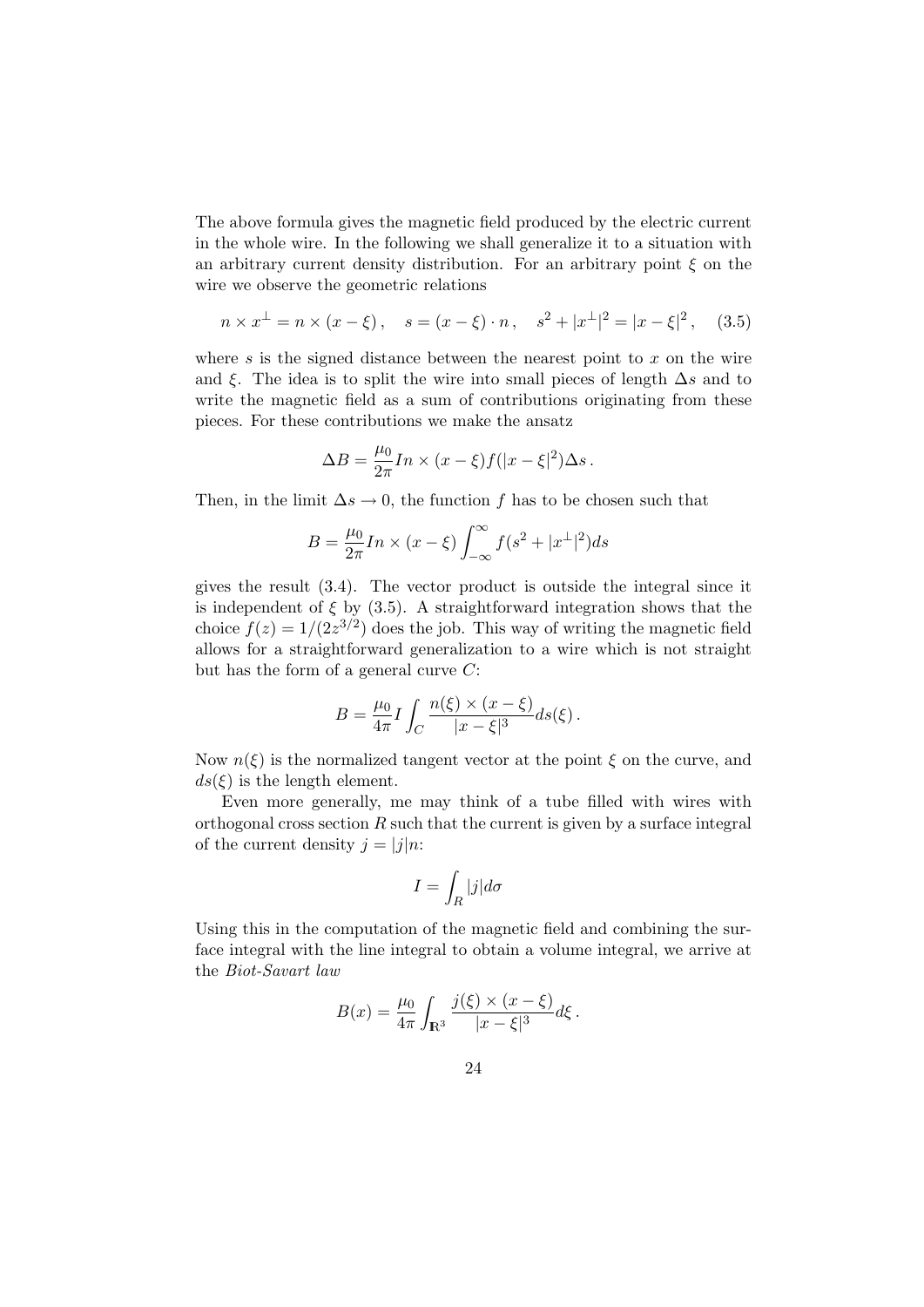This formula we rewrite as

$$
B(x) = \frac{\mu_0}{4\pi} \int_{\mathbb{R}^3} \nabla_x \frac{1}{|x - \xi|} \times j(\xi) d\xi = \nabla \times A,
$$

with the *vector* potential

$$
A(x) = \frac{\mu_0}{4\pi} \int_{\mathbb{R}^3} \frac{j(\xi)}{|x - \xi|} d\xi.
$$

This immmediately implies

$$
\nabla \cdot B = 0. \tag{3.6}
$$

We again use the occurrence of the fundamental solution of the Laplacian to deduce

$$
-\Delta A = \mu_0 j,
$$

where the Laplacian on the left hand side is applied componentwise to the vector field A.

In all this we assume a stationary charge distribution satisfying  $\frac{\partial \varrho}{\partial t} = 0$ and, thus, by the charge continuity equation (3.3),  $\nabla \cdot j = 0$ . Then the vector potential satisfies

$$
\nabla \cdot A(x) = \frac{\mu_0}{4\pi} \int_{\mathbb{R}^3} j(\xi) \cdot \nabla_x \frac{1}{|x - \xi|} d\xi = \frac{\mu_0}{4\pi} \int_{\mathbb{R}^3} j(\xi) \cdot \nabla_\xi \frac{1}{|x - \xi|} d\xi
$$
  
= 
$$
-\frac{\mu_0}{4\pi} \int_{\mathbb{R}^3} \nabla \cdot j(\xi) \frac{1}{|x - \xi|} d\xi = 0.
$$

In this computation the symmetry of  $1/|x-\xi|$  with respect to its arguments  $x$  and  $\xi$  was used as well as an integration by parts. Now the vector identity  $\nabla \times (\nabla \times A) = \nabla (\nabla \cdot A) - \Delta A$  can be used to derive the Ampère law

$$
\nabla \times B = \mu_0 j. \tag{3.7}
$$

It should be noted that a vector potential  $A'$  is not determined uniquely by the equation  $B = \nabla \times A'$ . By  $\nabla \times \nabla \chi = 0$ , there is an arbitrary additive gradient field:  $A' = A + \nabla \chi$ . The choice of  $\chi$  is called a *gauge*. The *Coulomb* qauge used here is characterized by the side condition  $\nabla \cdot A = 0$ .

The force  $F = av \times B(x)$  caused by the magnetic field acting on a charge  $q$  at position  $x$  and moving with velocity  $v$ , is called the *Lorentz force*.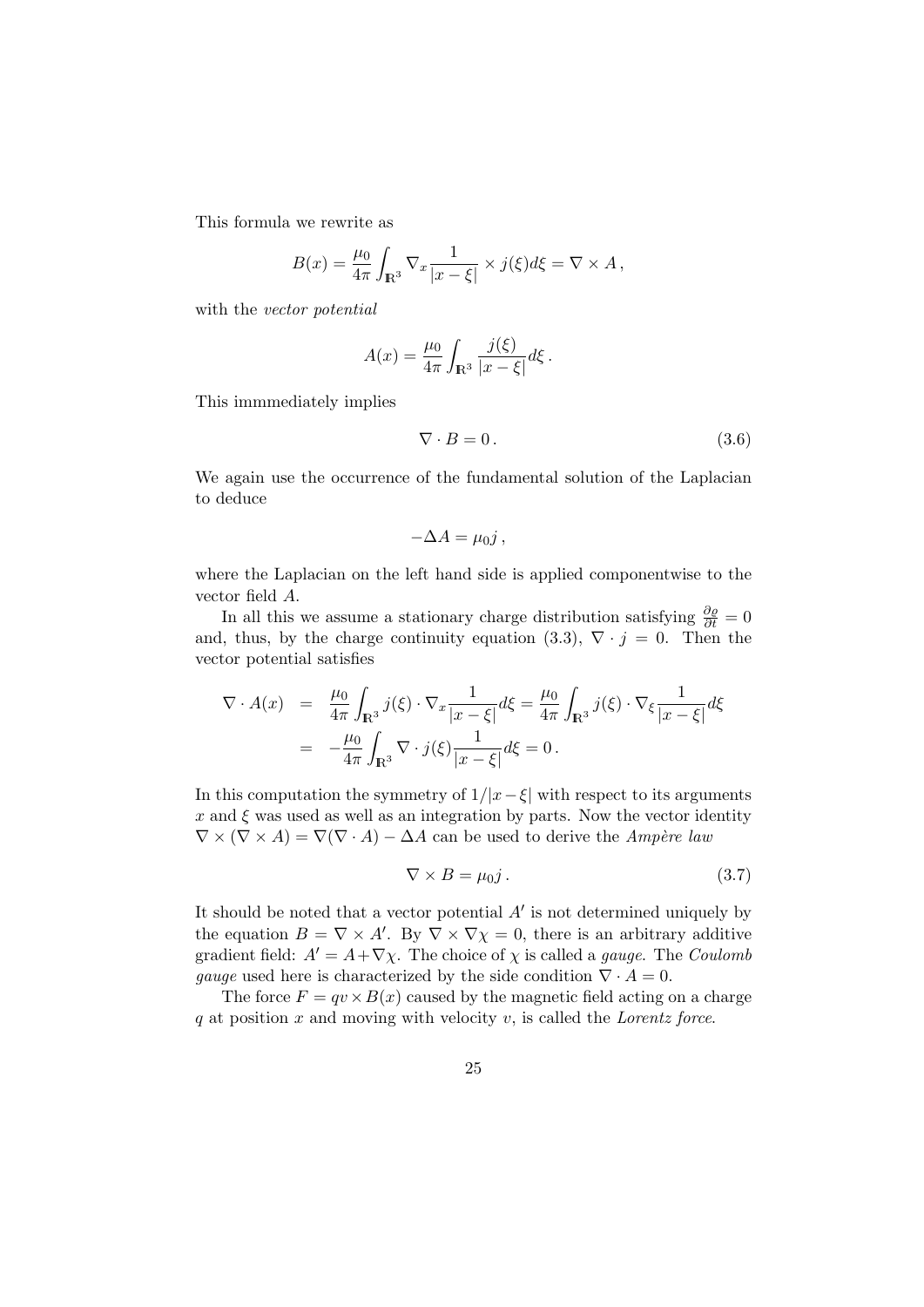# 4 Special relativity

The Galilean invariance of space-time contradicts experimental evidence that the speed of light is the same in different reference frames. The theory of relativity is a rather straightforward replacement of Galilean invariance by something else (Lorentz invariance) such that this evidence is respected.

As a first step it is assumed that the transformation to a new reference frame (coordinates  $(x', y', z', t')$ ) moving with speed v in the x-direction compared to the old reference frame (coordinates  $(x, y, z, t)$ ) is described by a linear transformation

$$
x' = \alpha(x - vt), \qquad y' = y, \qquad z' = z, \qquad t' = \beta x + \gamma t,
$$

leaving the y- and z-directions uneffected. Three more requirements will determine the transformation uniquely:

- Volumes in space-time are not changed by the transformation.
- In the same way the origin  $x' = 0$  of the new frame moves with speed v in the old frame (i.e.,  $x = vt$ ), the origin  $x = 0$  in the old frame moves with speed  $-v$  in the new frame (i.e.,  $x' = -vt'$ ).
- The speed of light  $c$  is invariant under the transformation.

The first condition leads to the requirement that the determinant of the Jacobian is equal to one:  $\alpha(\gamma + \beta v) = 1$ . By setting  $x = 0$  and  $x' + vt' = 0$  in the transformation, it is easily seen that the second condition requires  $\alpha = \gamma$ . Finally,  $x = ct$  and  $x' = ct'$  hold at the same time, iff  $\alpha(c-v) - c(\beta c + \gamma) = 0$ holds. These equations uniquely determine the Lorentz transformation

$$
x' = \gamma(x - vt)
$$
,  $t' = \gamma(t - vx/c^2)$ , with  $\gamma = (1 - v^2/c^2)^{-1/2}$ . (4.8)

The existence of the Lorentz factor  $\gamma$  requires one of the basic facts of special relativity: Nothing can be faster than the speed of light:  $|v| \leq c$ .

It is obvious that, if the relative speed  $v$  of the reference frames is small compared to the speed of light, the Lorentz transformation can be approximated by the Galilean transformation

$$
x' = x - vt, \qquad t' = t \, .
$$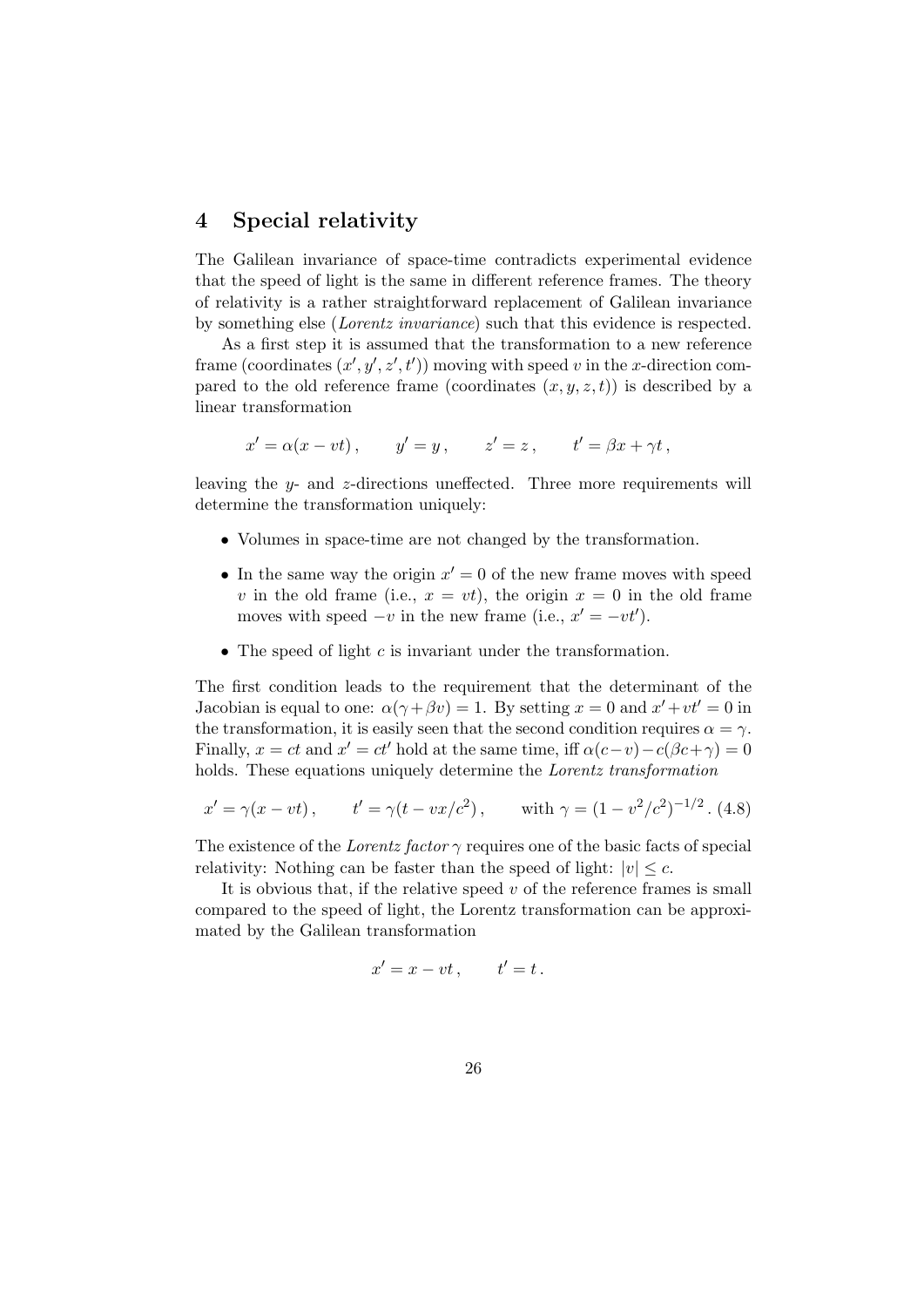# 5 Electrodynamics – the Maxwell Equations

The aim of this section is the formulation of a Lorentz invariant theory for the dynamic behaviour of electric charges. We start by examining the charge continuity equation (3.3):

$$
\frac{\partial \varrho}{\partial t} + \nabla \cdot j = 0 \, .
$$

Considering a Lorentz transformation (4.8), the partial derivatives transform according to

$$
\frac{\partial}{\partial t} = \gamma \left( \frac{\partial}{\partial t'} - v \frac{\partial}{\partial x'} \right) , \qquad \frac{\partial}{\partial x} = \gamma \left( \frac{\partial}{\partial x'} - \frac{v}{c^2} \frac{\partial}{\partial t'} \right) .
$$

In terms of the new space-time variables, the continuity equation then becomes

$$
\gamma \frac{\partial}{\partial t'} \left( \varrho - \frac{v}{c^2} j_1 \right) + \gamma \frac{\partial}{\partial x'} \left( j_1 - v \varrho \right) + \frac{\partial j_2}{\partial y'} + \frac{\partial j_3}{\partial z'} = 0 \, .
$$

With the transformation rule

$$
\varrho' = \gamma \left( \varrho - \frac{v}{c^2} j_1 \right) , \qquad j_1' = \gamma (j_1 - v \varrho) , \qquad j_2' = j_2 , \qquad j_3' = j_3 , \quad (5.9)
$$

the continuity equation is Lorentz invariant, i.e., invariant under Lorentz transformations:

$$
\frac{\partial \varrho'}{\partial t'} + \nabla' \cdot j' = 0 \,,
$$

with  $\nabla' = \nabla_{x'}$ . Note that the 4-vector  $(\rho, j)$  transforms in the same way as  $(t, x)$ .

Now we start with the equations for the electric and magnetic fields in stationary  $(\partial \varrho / \partial t = 0)$  situations (3.1), (3.2), (3.6), (3.7):

$$
\varepsilon_0 \nabla \cdot E = \varrho, \qquad \nabla \times B = \mu_0 j, \tag{5.10}
$$

$$
\nabla \times E = 0, \qquad \nabla \cdot B = 0. \tag{5.11}
$$

The second of the inhomogeneous equations (5.10) cannot remain valid in an instationary situation since  $\nabla \cdot j = -\partial \varrho / \partial t \neq 0$  contradicts the vector identity  $\nabla \cdot (\nabla \times B) = 0$ . Combining the Poisson equation and the continuity equation gives

$$
\nabla \cdot \left( j + \varepsilon_0 \frac{\partial E}{\partial t} \right) = 0 \, .
$$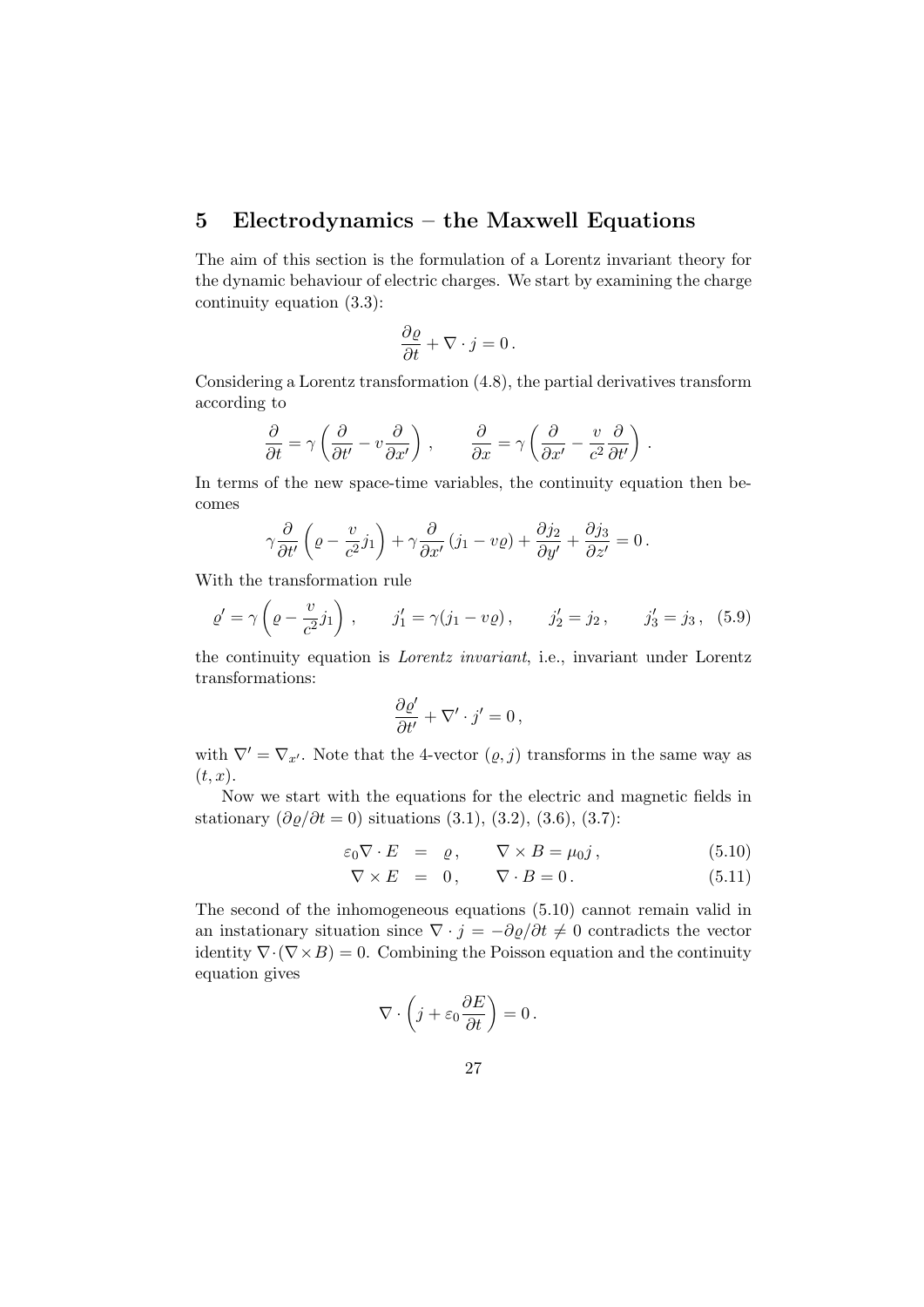Thus, the *displacement current density*  $\varepsilon_0 \frac{\partial E}{\partial t}$  provides a correction to obtain a divergence free quantity. The inhomogeneous Maxwell equations

$$
\varepsilon_0 \nabla \cdot E = \varrho, \qquad \nabla \times B = \mu_0 j + \varepsilon_0 \mu_0 \frac{\partial E}{\partial t}
$$
 (5.12)

are candidates for a nonstationary version of (5.10) compatible with the continuity equation. We carry out a Lorentz transformation in the first equation and in the first component of the second equation:

$$
\gamma \frac{\partial E_1}{\partial x'} - \frac{\gamma v}{c^2} \frac{\partial E_1}{\partial t'} + \frac{\partial E_2}{\partial y'} + \frac{\partial E_3}{\partial z'} = \frac{\varrho}{\varepsilon_0},
$$
  

$$
\frac{\partial B_3}{\partial y'} - \frac{\partial B_2}{\partial z'} = \mu_0 j_1 + \varepsilon_0 \mu_0 \gamma \left( \frac{\partial E_1}{\partial t'} - v \frac{\partial E_1}{\partial x'} \right).
$$

We rewrite this system by first eliminating  $\partial E_1/\partial t'$  and then  $\partial E_1/\partial x'$ :

$$
\frac{\partial E_1}{\partial x'} + \gamma \frac{\partial}{\partial y'} \left( E_2 - \frac{v}{\varepsilon_0 \mu_0 c^2} B_3 \right) + \gamma \frac{\partial}{\partial z'} \left( E_3 + \frac{v}{\varepsilon_0 \mu_0 c^2} B_2 \right) = \frac{\gamma}{\varepsilon_0} \left( \varrho - \frac{v}{c^2} j_1 \right) ,
$$
  

$$
\gamma \frac{\partial}{\partial y'} (B_3 - \varepsilon_0 \mu_0 v E_2) - \gamma \frac{\partial}{\partial z'} (B_2 + \varepsilon_0 \mu_0 v E_3) = \mu_0 \gamma (j_1 - v \varrho) + \varepsilon_0 \mu_0 \frac{\partial E_1}{\partial t'}.
$$

The second and third component of the second equation in (5.12) give

$$
\frac{\partial B_1}{\partial z'} - \gamma \frac{\partial}{\partial x'} (B_3 - \varepsilon_0 \mu_0 v E_2) = \mu_0 j_2 + \varepsilon_0 \mu_0 \gamma \frac{\partial}{\partial t'} \left( E_2 - \frac{v}{\varepsilon_0 \mu_0 c^2} B_3 \right) ,
$$
  

$$
\gamma \frac{\partial}{\partial x'} (B_2 + \varepsilon_0 \mu_0 v E_3) - \frac{\partial B_1}{\partial y'} = \mu_0 j_3 + \varepsilon_0 \mu_0 \gamma \frac{\partial}{\partial t'} \left( E_3 + \frac{v}{\varepsilon_0 \mu_0 c^2} B_2 \right) .
$$

With the transformation rules (5.9) and

$$
E'_1 = E_1, E'_2 = \gamma \left( E_2 - \frac{vB_3}{\varepsilon_0 \mu_0 c^2} \right), E'_3 = \gamma \left( E_3 + \frac{vB_2}{\varepsilon_0 \mu_0 c^2} \right), (5.13)
$$
  

$$
B'_1 = B_1, B'_2 = \gamma (B_2 + \varepsilon_0 \mu_0 v E_3), B'_3 = \gamma (B_3 - \varepsilon_0 \mu_0 v E_2), (5.14)
$$

the inhomogeneous Maxwell equations are obviously Lorentz invariant.

We still have to find instationary versions of the homogeneous equations  $(5.11)$ . We start by rewriting the second component of the curl of E:

$$
(\nabla \times E)_2 = \frac{\partial E_1}{\partial z'} - \gamma \frac{\partial E_3}{\partial x'} + \frac{\gamma v}{c^2} \frac{\partial E_3}{\partial t'} = (\nabla' \times E')_2 + \frac{\gamma v}{\varepsilon_0 \mu_0 c^2} \frac{\partial B_2}{\partial x'} + \frac{\gamma v}{c^2} \frac{\partial E_3}{\partial t'}
$$